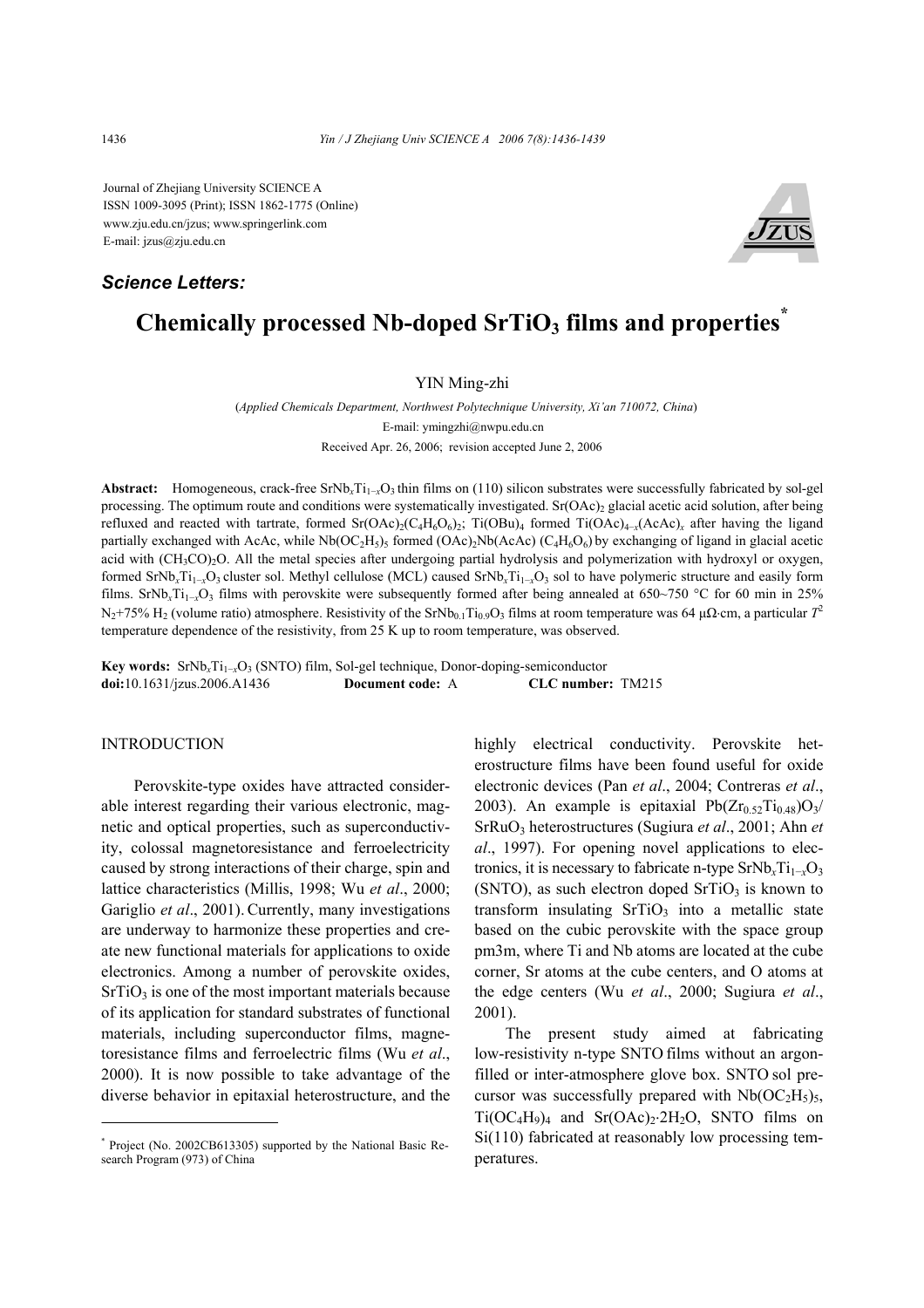Glacial acetic acid as solvent made the compounds change into acetates, which play the role of the corresponding alkoxides;  $(CH<sub>3</sub>CO)O$  removes crystallized  $H_2O$  and makes the ligands exchanged under anhydrous conditions.

The  $Sr(OAc)<sub>2</sub>$ , combining with tartrate, formed Sr(OOCCH<sub>3</sub>)<sub>2−*x*</sub>(C<sub>4</sub>H<sub>6</sub>O<sub>6</sub>)<sub>*x*/2</sub>, which was hydrolyzed as

$$
Sr(OOCCH3)2-x(C4H6O6)x/2+(2-x)H2O=Sr(OH)2-x(C4H6O6)x/2+(2-x)CH3COOH.
$$
 (1)

When  $(OC_4H_9)_4Ti: AcAc>1:2 \text{ (mol/mol)}$ ,

$$
Ti(OOCCH3)4+2AcAc \rightarrow Ti(OOCCH3)2(AcAc)2+2HOOCCH3, (2)
$$
  

$$
Ti(OOCCH3)2(AcAc)2+2H2O \rightarrow
$$

 $Ti(OH)<sub>2</sub>(AcAc)<sub>2</sub>+2HOOCCH<sub>3</sub>.$  (3)

While Nb(V) of  $Nb(OC<sub>2</sub>H<sub>5</sub>)<sub>5</sub>$  as center metal ion reacted with AcAc and  $C_4H_6O_6$  formed  $Nb(AcAc)_{2}(C_{4}H_{6}O_{6})_{2}$  by ligand exchanging, under anhydrous conditions,

Nb(
$$
OC_2H_5
$$
)<sub>5</sub>+2HOOCCH<sub>3</sub>+AcAc+C<sub>4</sub>H<sub>6</sub>O<sub>6</sub>=  
Nb( $OCCH_3$ )<sub>2</sub>(C<sub>4</sub>H<sub>6</sub>O<sub>6</sub>)(AcAc) (4)

synchronized the effect between the  $C_4H_6O_6$  and AcAc makes

$$
(OOCCH3)2Nb(C4H6O6)(AcAc)+2H2O= (OH)2Nb(C4H6O6)(AcAc)+2HOOCCH3.
$$
 (5)

All metal species undergo a succession of transformations (Yin *et al*., 2004): (1) hydrolysis of the complexes; (2) polymerization via successive multimolecular of the metal ions by oxo- or hydroxylor aqua-bridges; (3) formation of homogenetic and stoichiometric SNTO sol. MCL with hydroxyl and carbonyl group makes the metal hydroxyl complexes polymerized and formed polymeric SNTO sol.

Spin-coating the SNTO sol precursor on silicon at 3000~3500 r/min for 20 s in 100 class clear room, the coated films were annealed at 350 °C for 30 min. The operations were recycled to obtain the desired thickness. The coated films were annealed at appropriate temperature for 60 min in 25%  $N_2+75%$  H<sub>2</sub> (volume ratio) atmosphere formed by decomposing NH<sub>3</sub> at annealing temperature.

#### SEM OF SNTO FILMS

Fig.1 shows the Scanning Electron Microscopy (SEM) images of the SNTO films deposited on Si(110) after being annealed at certain temperatures.



**Fig.1 SEM images of the SNTO film after being annealed. (a) 550 °C, 60 min; (b) 650 °C, 60 min; (c) 750 °C, 60 min; (d) Cross section SEM (750 °C, 60 min)**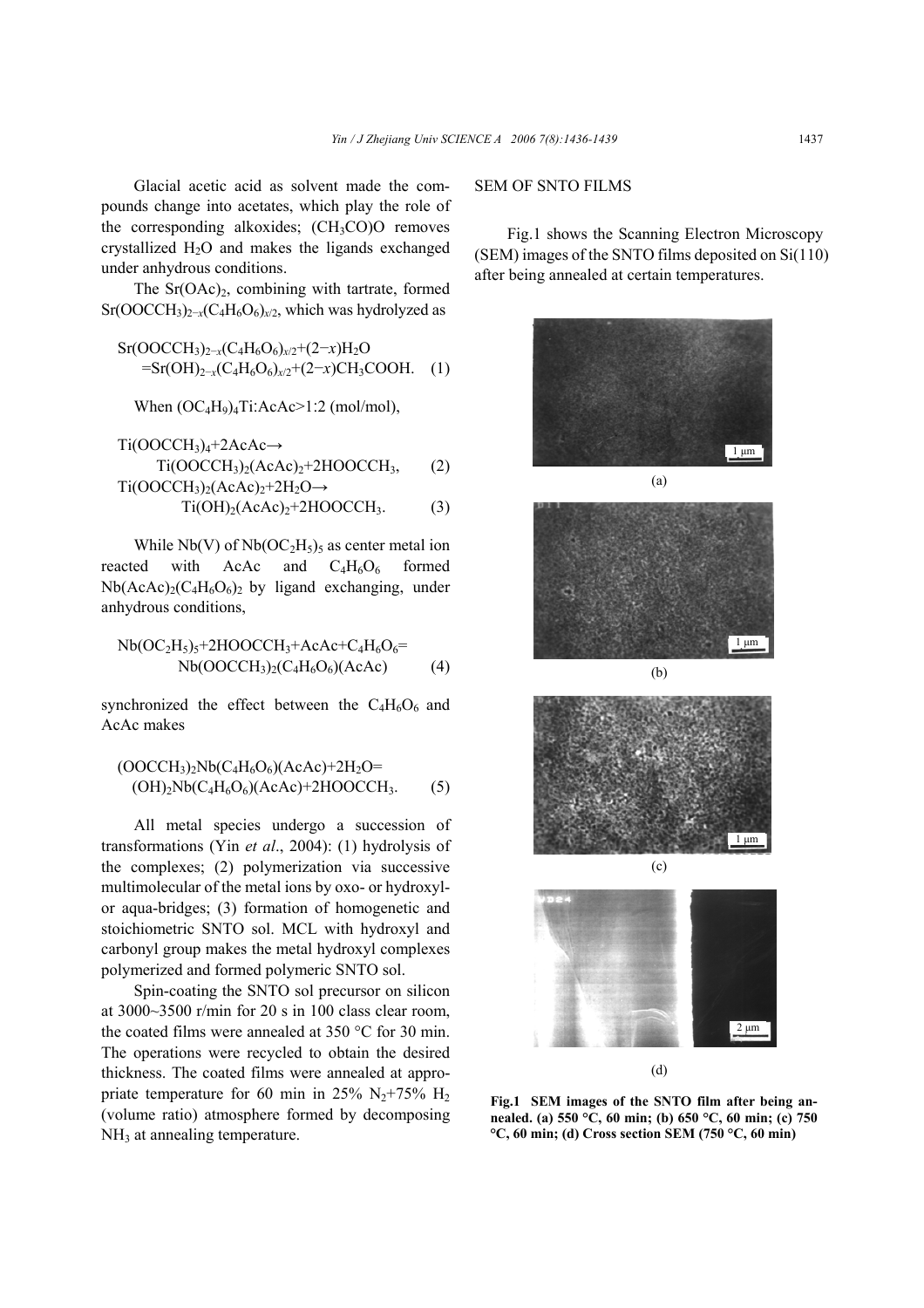After being annealed at 550 °C for 60 min, the SNTO film appears as a dense structure composed of metal oxide clusters, while after being annealed at 650 °C for 60 min, the film exhibits typical distinct crystal grains. The morphology appears dense, uniform, and crack-free. The crystal grain sizes increased with increasing annealing temperature. Thickness of the films was about 0.6 µm after being annealed at 750 °C for 60 min depending on the spinning number.

SNTO crystals are readily grown to a size much larger than that of the original particles, but isolation of the hydrous particles upon annealing might limit crystallization from taking places on a large local scale, so that the original nano-scaled microstructure is preserved. Furthermore, crystal growth involves advancing of grain boundaries. Grain boundaries of SNTO films are 'pinned' and their motions are restricted by the hydroxyl or organic additive. So the 'pinning' particles of SNTO crystals are in nanoscales.

### CRYSTALLOGRAPHIC MICROSTRUCTURE OF SNTO FILM

The crystallographic microstructures of SNTO films on Si(110) substrates were examined using the X-ray-diffraction (XRD) technique and are shown in Fig.2.

After intermediate annealing at 550 °C, the SNTO film is amorphorous without special diffraction peaks; diffraction peaks (110), (111), (200), (211) appear after annealing at 650 °C for 60 min, the intensity of the diffraction peaks are increased mono-



**Fig.2 XRD patterns of 0.6 µm thick SNTO films**

tonically with increasing annealing temperature. The resultant SNTO films appear polycrystalline as a good-cubic perovskite with (110) orientation.

Fig.3 is the temperature dependence of resistivity of SNTO film measured with the four probe methods.

A metallic transport behavior was observed over the whole temperature range of 25~300 K. The temperature dependence of resistivity can fit well the  $\rho = \rho_0 + A T^2$  relation and be described by the transport behavior of the Fermi liquid model (Shanthi and Sarma, 1998).



**Fig.3 Temperature dependence of resistivity measured for SNTO films** 

#### **CONCLUSION**

Polycrystalline, homogeneous, and crack-free  $SrTiO<sub>3</sub>$  thin films were successfully prepared by the polymeric precursor method.  $Sr(OAc)_2$ ,  $Ti(O_4C_9)_4$ and  $Nb(OC<sub>2</sub>H<sub>5</sub>)<sub>5</sub>$  were changed into corresponding metallic complexes by ligand exchanging, and underwent partial hydrolysis and polymerization with hydroxyl or oxygen, formed SNTO polymerized sol. MCL caused the SNTO sol precursor to have heteropolymertic structure and achieve filming easily. The films, deposited on  $Si(110)$  substrate using the spin coating technique, were crystallized into cubic perovskite structure after being annealed at 700 °C in 25%  $N_2+75%$  H<sub>2</sub> (volume ratio) atmosphere formed by decomposing  $NH_3$  at annealing temperature. Dependence of resistivity could fit well the relationship  $\rho = \rho_0 + AT^2$ .